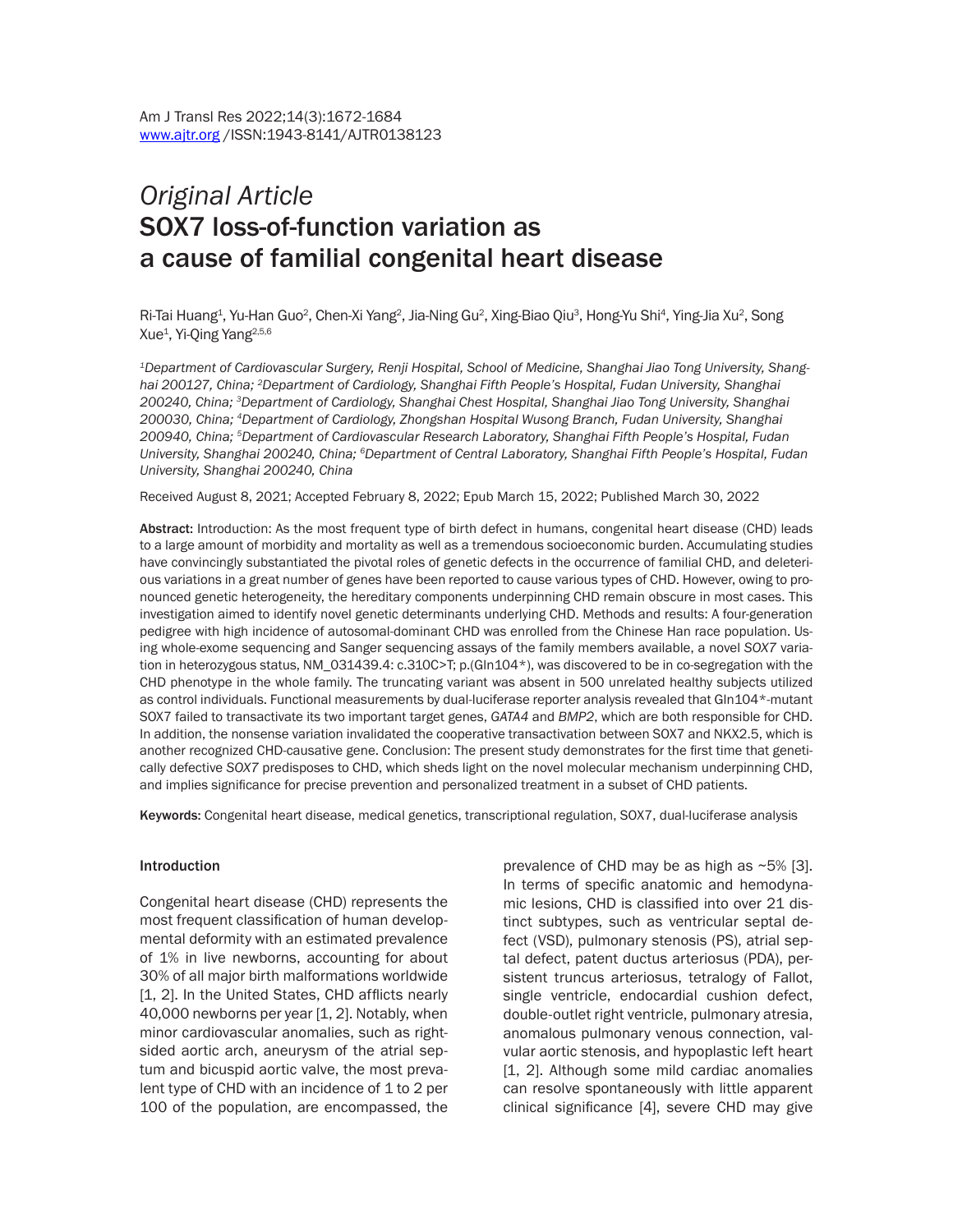rise to reduced health-related quality of life [5, 6], poor exercise performance [7-9], impaired neurodevelopment and structural brain abnormality [10-13], ischemic or hemorrhagic stroke [14, 15], pulmonary arterial hypertension or Eisenmenger syndrome [16-18], abnormal kidney development or kidney injury [19, 20], metabolic syndrome [21-24], infective endocarditis or central nervous system infection [25, 26], congestive heart failure [27-29], cardiac arrhythmias [30-34], and even demise [35-37]. CHD remains the most common etiology of neonatal death caused by birth deformations, with ~24% of neonates who died of congenital anomalies suffering heart defects [4], and in the American children with congenital defects, CHD leads to approximately 40% of child death [38]. Although tremendous advances have been achieved recently in surgical procedures and perioperative intensive care of CHD, which allow up to 95% of infants affected with CHD to survive into adulthood reaching fertile age, the comorbidity, morbidity and mortality increased significantly in the increasing population of adult patients suffering from CHD [2]. Consequently, CHD inflicts a vast socioeconomic burden on humans [1]. In spite of the prevalence and clinical significance, the molecular pathogenesis underpinning CHD is still incompletely understood.

In vertebrates, during the embryogenesis the heart is the first functional organ formed, and cardiac development is an extremely complex biological process, which requires the accurate spatiotemporal cooperation of various cardiogenesis-related factors, involving the intricate cross talk amongst transcription factors, signaling molecules, epigenetic modifiers, and structural proteins [2]. Previous studies have substantiated that both environmental risk factors and inheritable pathogenic components may disturb this developmental process, leading to CHD [2, 3, 39-42]. The well-known nongenetic maternal risk factors predispose to offspring's CHD include viral infections, nutritional deficiency, autoimmune disorder, diabetes mellitus, hyperhomocysteinemia, and administration of drugs as well as long-term exposures to toxicants and ionizing radiation during early gestation [39, 40]. In addition, the nongenetic paternal risk factors, encompassing advanced age, wine drinking, cigarette smoking, and exposure to chemicals, also confer an increased risk of CHD [41]. However, accumulating research highlights a strong genetic basis of CHD, especially in familial CHD, where CHD is frequently inherited in an autosomal-dominant mode, though autosomal-recessive and X-linked inheritance patterns are also covered [2, 3, 42, 43]. The earliest uncovered heritable causes of CHD are aneuploidies, the chromosomal anomalies that are preferentially associated with syndromic types of CHD, including trisomy 13 (Patau syndrome), trisomy 18 (Edwards syndrome) and monosomy X (Turner syndrome) [2, 43]. Other chromosomal abnormalities underpinning CHD include chromosomal microdeletions and microduplications, such as 1p36 deletion syndrome, 22q11.2 deletion syndrome and 22q11.2 duplication syndrome [2]. To date, in addition to chromosomal copy number variations, an increasing number of deleterious variations in over 80 genes have been discovered to cause CHD in humans, among which the majority encode cardiac transcription factors, myocardial structural proteins, chromatin modifiers, cellular signal molecules and extracellular matrix proteins [2, 3, 42-70]. However, CHD is genetically heterogeneous, with less than 30% of CHD patients having established genetic defects [42], hence the hereditary culprit components underlying CHD remain to be elusive in a large proportion of cases.

# Materials and methods

# *Recruitment and clinical investigation of study participants*

A four-generation pedigree with high incidence of CHD (Family 1) was identified from the Chinese Han-ethnicity population, where CHD was inherited as an autosomal-dominant trait. All the family members available were enlisted for the present investigation. A total of 500 unrelated healthy volunteers without family history of CHD were recruited as control people. The control subjects and CHD patients were ethnically matched. All study participants underwent a comprehensive clinical assessment by cardiologists, encompassing a thorough review of individual medical records and familial disease histories, careful physical examination, echocardiography with color Doppler and 12-lead electrocardiographic measurements. In the family members suffering from CHD, cardiac catheterization procedures and/or open-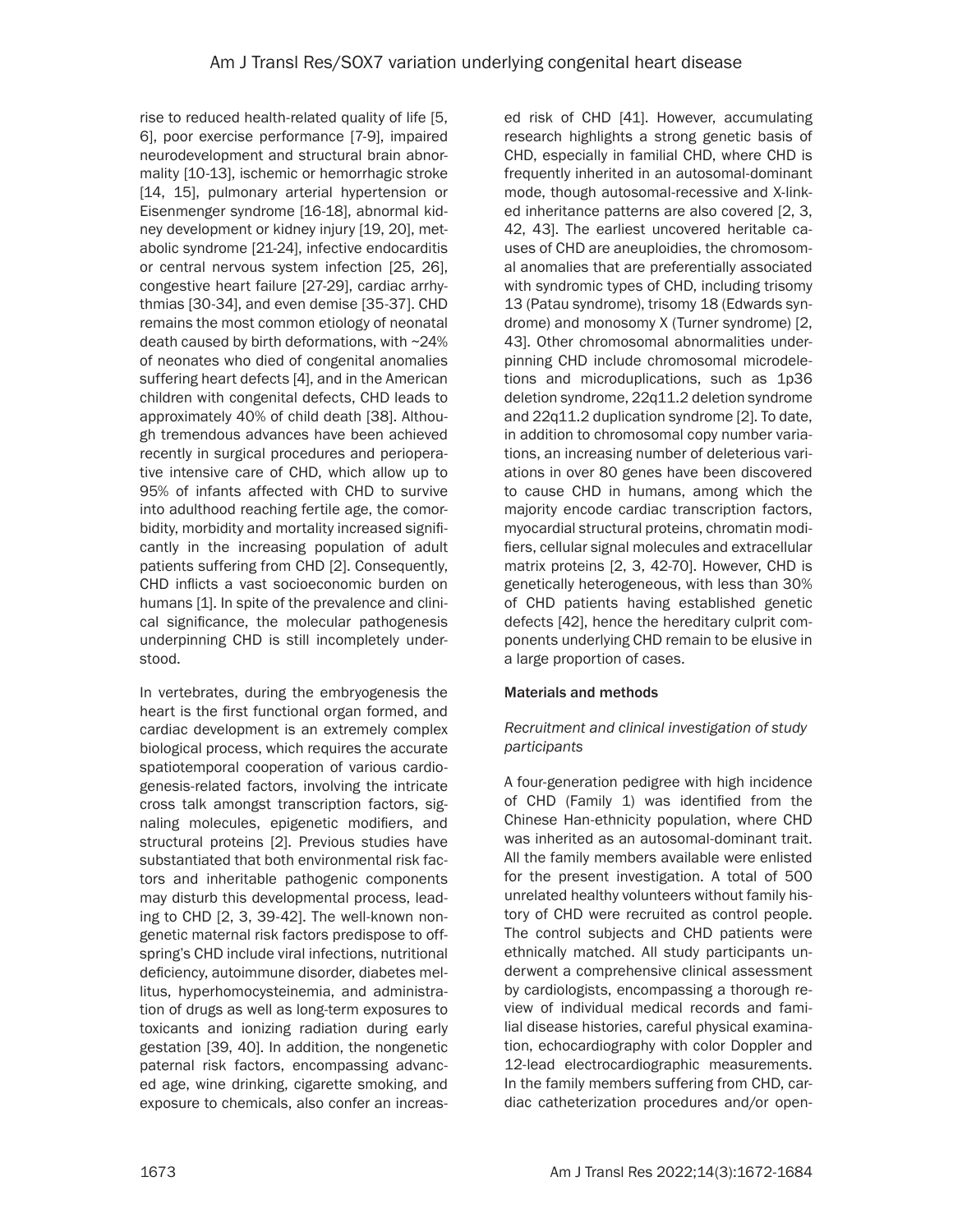heart surgeries were carried out when strongly indicated. Diagnosis of CHD was made as previously described [69]. Familial CHD was defined as the CHD occurring in a minimum of 2 family members from the same family. The current study was performed in conformity with the ethical tenets outlined in the Declaration of Helsinki. The protocols used in the present study were approved by the local institutional medical ethics committee (ethical approval number: LL(H)-09-07). Written specific informed consent was obtained after the interview procedures from the study subjects or the legally authorized guardians of subjects less than 18 years of age. Based on the appropriate informed assent and approval of the Medical Ethics Committee of local institution, clinical data and blood samples were collected from all study individuals.

## *Molecular genetic studies*

Genomic deoxyribonucleic acid (DNA) was purified from the blood leukocytes of study participants by utilizing a genomic DNA extraction kit (Promega, USA). The quality as well as quantity of the DNA specimens was determined with a spectrophotometer (Thermo Fisher Scientific, USA). Whole exome sequencing (WES) were conducted on DNA samples of family members as previously described [71-75]. Briefly, for each family member subject to WES, 3 µg of genomic DNA sample was fragmented randomly into segments of 150-300 bp by sonication utilizing a sonicator (Covaris, USA) to generate an exome library. Exome libraries were enriched by ligation-mediated polymerase chain reaction (PCR) and captured employing the Human All Exon V6 Kit (Agilent Technologies, USA). Appropriate amounts of the captured exome libraries were sequenced on HiSeq 2000 Genome Analyzer (Illumina, USA) following the standard Illumina protocols. Bioinformatic analysis was made as described elsewhere [71- 75]. In short, raw sequencing reads for each family member were aligned with human genome (Build GRCh37, also known as hg19) with the program BWA [76]. The GATK program was implemented to call sequence variants [77]. The ANNOVAR software was employed to make functional annotation of a genetic variant [78]. All common variants with minor allele frequencies greater than 0.1% in the population were filtered out. Variants occurring outside of coding exons and splicing donors/acceptors as well as exonic variants encoding synonymous single nucleotide polymorphisms were also excluded. Variations were further filtered according to the mode of inheritance revealed by examination of the pedigree (Family 1 was considered for autosomal dominant pattern of inheritance).

The variants that passed through the filters was further verified by Sanger sequencing and segregation assays in all available family members of Family 1. For a deleterious variation verified in a family affected with CHD, the gene carrying the variation were sequenced in 500 unrelated healthy persons, and the population genetics databases of the Human Gene Mutation Database (HGMD; http://www.hgmd.cf.ac.uk/ac/ index.php), Single Nucleotide Polymorphism database (dbSNP; https://www.ncbi.nlm.nih. gov/snp/) and Genome Aggregation Database (gnomAD; http://exac.broadinstitute.org/) were retrieved to check its novelty.

# *Construction of expression plasmids*

Total RNA was purified from human myocardial samples (collected from the discarded heart muscle tissues of the patients undergoing cardiac surgery) with TRIzol reagent (Invitrogen, USA), and cDNA was produced by reverse transcription-PCR with the OneStep RT-PCR Kit (Qiagen, Germany). The entire coding region (open read frame) of human *SOX7* gene (GenBank accession no. NM\_031439.4) was PCR-amplified from cDNA utilizing DNA polymerase (Stratagene, USA) and specific primers (forward: 5'-GAAGCTAGCGACCCGTGCGAGGGC-CAGGT-3'; backward: 5'-TTCTCTAGAGGCGCG-AGGGCTGACCGGAC-3'). The produced 1285 bp amplicons containing entire *SOX7* cDNA was doubly cut with restriction endonucleases *Nhe*I (NEB, USA) and *Xba*I (NEB), and inserted into the plasmid pcDNA3.1 (Invitrogen) to generate the expression plasmid SOX7-pcDNA3.1. The Gln104\*-mutant SOX7-pcDNA3.1 plasmid was created by site-directed mutagenesis of wildtype SOX7-pcDNA3.1 with the GeneArt® Site-Directed Mutagenesis System (Life Technologies, USA) with a complementary pair of primers (forward primer: 5'-GAGCGGCTGCGCCTG-TAGCACATGCAGGACT-3'; backward primer: 5'- AGTCCTGCATGTGCTACAGGCGCAGCCGCTC-3') as per manufacturer's protocols, and was vali-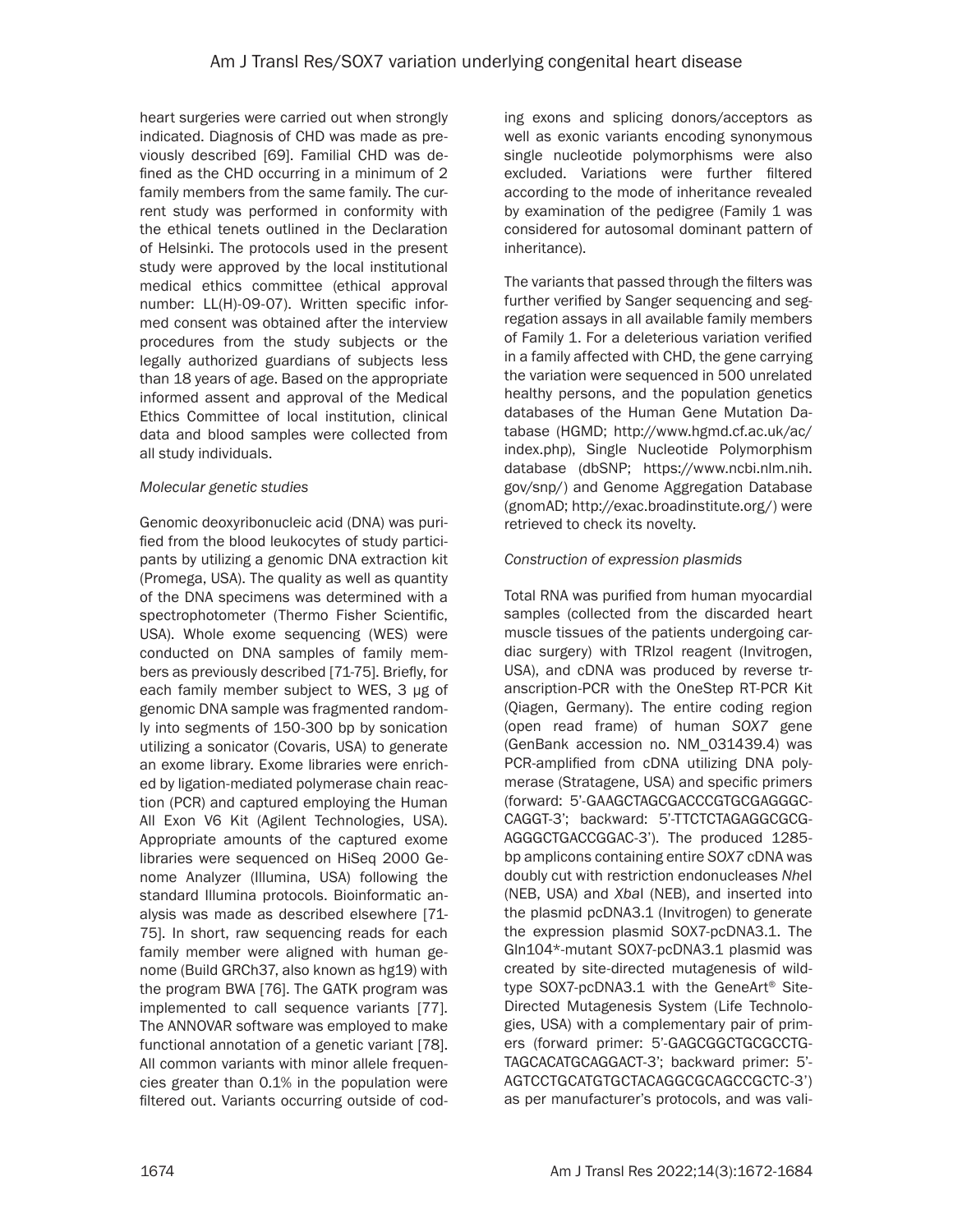dated by Sanger sequencing. The NKX2.5 pEFSA plasmid expressing human NKX2.5 protein was generously given by Prof. Ichiro Shiojima at Chiba University, Japan [69]. The *BMP2* promoter-driven firefly luciferase reporter plasmid (BMP2-luc) was produced as described elsewhere [79]. Another firefly luciferase reporter (GATA4-luc), where expression of firefly luciferase reporter was driven by the promoter of human *GATA4* gene, was described elsewhere [69].

## *Cellular transfection and dual-luciferase assay*

HeLa and COS-7 cells were seeded into wells of a 24-well plate (BD Biosciences, USA), and grown in Dulbecco's modified Eagle's medium (Sigma-Aldrich, USA) containing 10% fetal bovine serum (Thermo Fisher Scientific, USA) as well as 1% penicillin-streptomycin (Thermo Fisher Scientific). Cells were cultured at 37°C in an incubator with an atmosphere of  $5\%$  CO<sub>2</sub> and 95% air. At ~80% confluence, cells were transiently transfected with various plasmids as previously described in detail [69]. Cells were collected 24 h after transfection and subsequently lysed with  $1 \times$  lysis buffer. The luciferase activity of cellular lysates was determined with a dual-luciferase reporter assay system (Promega) on a microplate luminometer (Promega), following the manufacturers' protocols. The ratio (fold activation) of firefly to renilla luciferase activity represented the activity of a given promoter [69].

# *Statistics*

Promoter activity values were given as mean ± standard deviation. Student's t test was applied when comparison was performed between two groups, and one-way analysis of variance accompanied by *post hoc* Fisher's test was applied for comparison among multiple groups. A two-sided *P* value < 0.05 was considered to indicate a significant difference. All statistical calculations were completed with GraphPad Prism version 8.0 (GraphPad, USA).

# **Results**

#### *Clinical characteristic profiles of the study family*

In this study, a four-generation pedigree afflicted with CHD (Figure 1A) was enrolled from the Chinese Han-race population, including 34 living family members (16 female members and 18 male members) with ages ranging from 2 years to 57 years. In the whole family, all affected members had echocardiogram-documented PDA, while the unaffected members had normal echocardiographic images. Genetic analysis of the pedigree unveiled that PDA was inherited as an autosomal-dominant trait. The index patient (IV-1), a 10-year-old boy with a family history of CHD, was diagnosed with PDA and VSD, and underwent surgical closure of the defects when he was six years old. Notably in the proband's family, in addition to PDA, six affected family members (I-1, II-1, II-4, III-2, III-5 and IV-1) also suffered from VSD, and four affected members (I-1, II-4, II-7 and III-5) also suffered from PS. Besides, two affected family members (I-1 and II-4) died because of CHDrelated severe heart failure in their fifties (aging 55 years and 53 years, respectively). The clinical characteristic information of the affected members is provided in Table 1.

## *Discovery of a new CHD-causative SOX7 mutation*

WES was conducted on the DNA samples of six members affected with CHD (II-1, II-7, III-2, III-9, IV-1 and IV-6) and four healthy members without CHD (II-2, II-8, III-1 and III-10) from Family 1 (Figure 1A), yielding an average of 23-gigabase DNA sequence data per DNA sample, with an average of 98% of the DNA sequences mapped on the reference human genome (hg19). The mean read depth was ~310×, with a minimum of 78% of target regions covered to a depth greater than 20×. An average of 17,692 (ranging from 16,904 to 18,536) variations occurring in exons and splicing donors/acceptors per family member passed inheritance model filtering and had minor allele frequencies < 0.1%, among which 8 heterozygous missense and nonsense variations passed ANNOVAR filtering, and were present in the six affected family members (Table 2). Among the final 8 candidate CHD-causing variants (Table 2), merely the pathogenic variant chr8:10584105C>T (GRCh37: GenBank accession no. NC\_0000- 08.10), equal to chr8:10727684C>T (GRCh38: GenBank accession no. NC\_000008.11) or NM\_031439.4: c.310C>T; p.(Gln104\*) in the *SOX7* gene, was verified by Sanger sequencing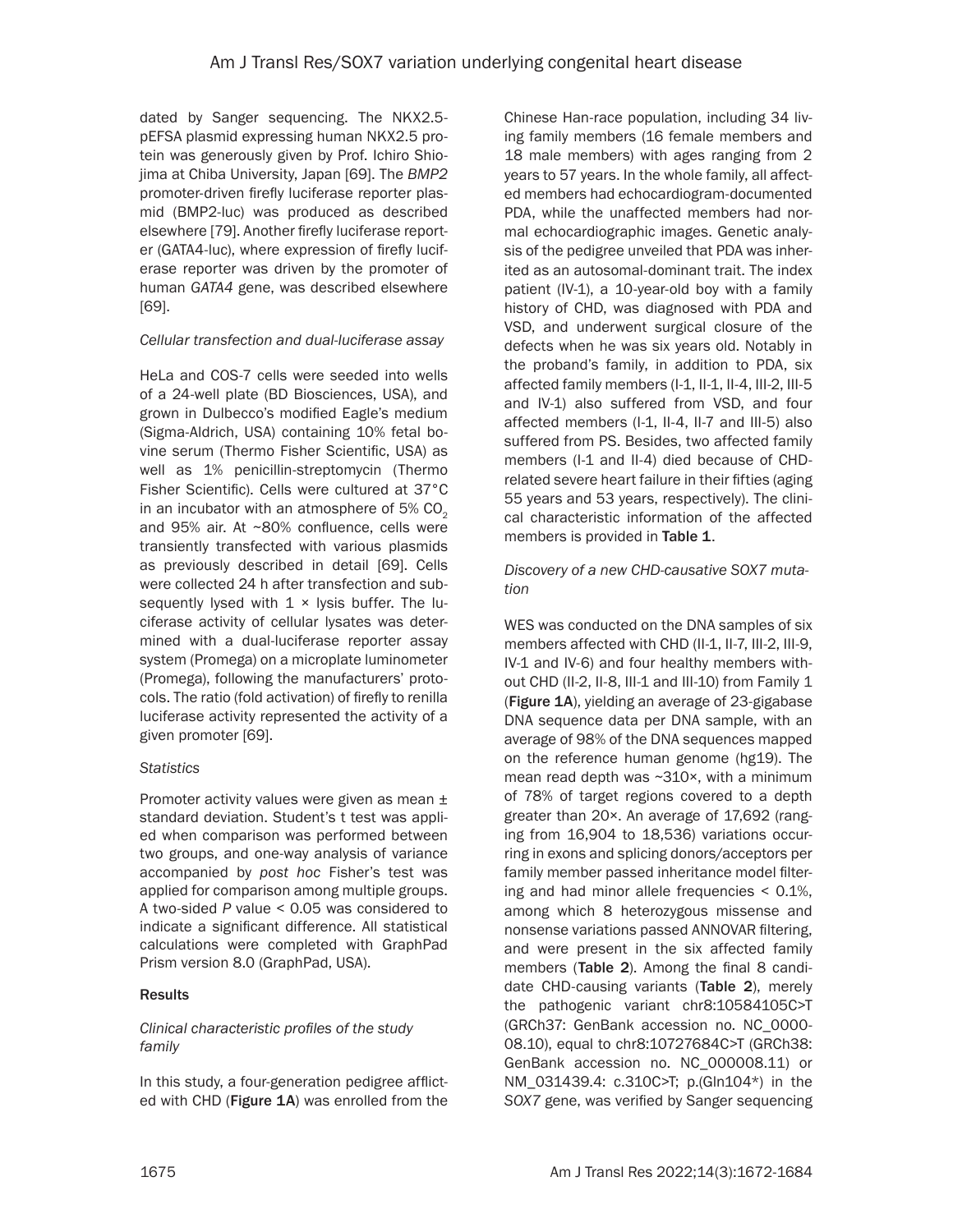

Figure 1. A SOX7 variation leading to familial congenital heart disease. A. Pedigree displaying autosomal dominant inheritance of patent ductus arteriosus in Family 1. Genotype of each family member is marked with + or -, of which + indicates a member carrying the heterozygous *SOX7* mutation, while-indicates a member without the given *SOX7* mutation. B. Sequence chromatograms of the family members. The heterozygous nucleotide change of c.310C>T in the *SOX7* gene was proved by Sanger sequencing in the members affected with CHD including the proband (IV-1, mutant), predicted to yield a truncated SOX7 protein (Gln104\*) as compared to the unaffected members including the proband's father (III-1, wild type). Each codon of *SOX7* is underlined with its encoded amino acid shown above. A black arrow points to the position of the altered nucleotide or the corresponding wild-type nucleotide in the *SOX7* gene. C. Schematic representations illustrating the structural domains of human SOX7 proteins with deletion of 285 amino acids at the carboxyl-terminus of mutant SOX7 protein. TAD: transcriptional activation domain; HMG: high mobility group.

using the designed primer pairs (Table 3), and shown to be in co-segregation with CHD in the family as a whole. The electropherograms exhibiting the heterozygous *SOX7* variation as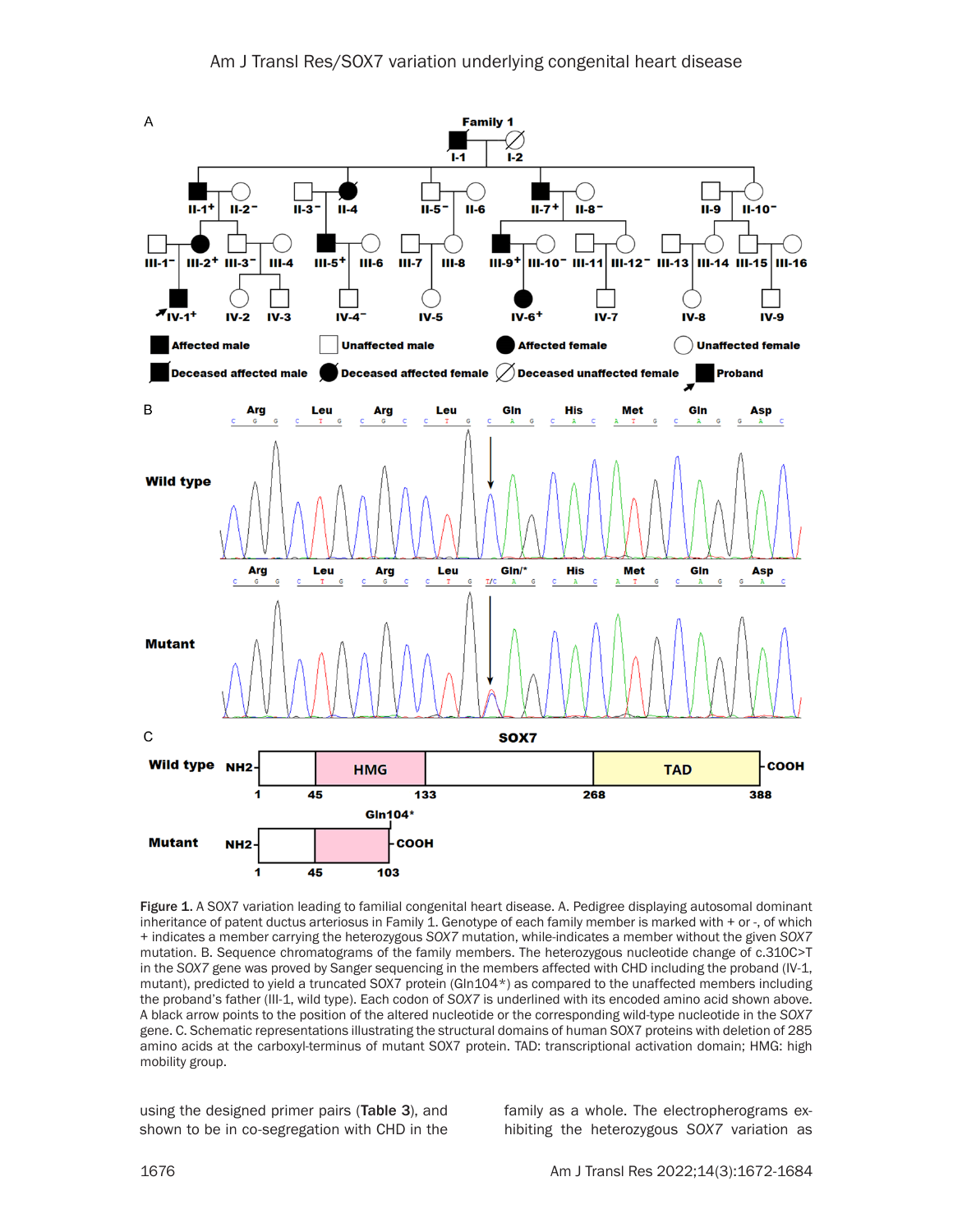| 1901191109 OOAT VOITGUOTI |        |                |                               |                               |  |  |  |  |  |
|---------------------------|--------|----------------|-------------------------------|-------------------------------|--|--|--|--|--|
| Individual<br>(Family 1)  | Gender | Age<br>(years) | Cardiac structural<br>defects | SOX7 variation<br>$(GIn104*)$ |  |  |  |  |  |
| $-1$                      | Male   | $55*$          | PDA, VSD, PS                  | <b>NA</b>                     |  |  |  |  |  |
| $II-1$                    | Male   | 57             | PDA, VSD                      | $+/-$                         |  |  |  |  |  |
| $II-4$                    | Female | $53*$          | PDA, VSD, PS                  | NA.                           |  |  |  |  |  |
| $II-7$                    | Male   | 50             | PDA. PS                       | $+/-$                         |  |  |  |  |  |
| $III-2$                   | Female | 33             | PDA, VSD                      | $+/-$                         |  |  |  |  |  |
| $III-5$                   | Male   | 31             | PDA, VSD, PS                  | $+/-$                         |  |  |  |  |  |
| $III-9$                   | Male   | 26             | <b>PDA</b>                    | $+/-$                         |  |  |  |  |  |
| $IV-1$                    | Male   | 10             | PDA, VSD                      | $+/-$                         |  |  |  |  |  |
| $IV-6$                    | Female | 2              | <b>PDA</b>                    | $+/-$                         |  |  |  |  |  |

Table 1. Clinical characteristic profiles of the affected pedigree members with congenital heart disease as well as the identified SOX7 variation

PDA: patent ductus arteriosus; VSD: ventricular septal defect; PS: pulmonary stenosis; NA: not applicable or available; +/-: carrier for the heterozygous SOX7 variation. \*Age at death.

well as its homozygous wild-type base are illustrated in Figure 1B. The schematic drawings displaying pivotal structural domains of both wild-type and Gln104\*-mutant SOX7 proteins are presented in Figure 1C. The nonsense variation was neither observed in 1000 control chromosomes nor found in the HGMD, gnom-AD or dbSNP database, indicating a new CHDcausative variation.

## *No transactivation of the BMP2 promoter by Gln104\*-mutant SOX7*

As illustrated in Figure 2, wild-type SOX7 (SOX7) properly transactivated the *BMP2* promoter, with ~8-fold increase in luciferase activity relative to empty backbone pcDNA3.1 (pcDNA3.1) plasmid as a blank control; while Gln104\* mutant SOX7 (Gln104\*) failed to transcriptionally activate the *BMP2* promoter, with a similar reporter activity with blank control (SOX7 *vs* Gln104\*: t = 9.72325, P = 0.00062). In the heterozygous status with an equimolar amount of SOX7 and Gln104\* co-expressed, the induced transcriptional activation of the *BMPP2* promoter was ~4-fold, a decrease by ~50% in reporter activity compared with that in homozygous status (SOX7 + pcDNA3.1 *vs* SOX7  $+$  Gln104\*: t = 4.68938, P = 0.00938).

*Synergistic transcriptional activation between NKX2.5 and SOX7 abrogated by the mutation*

As illustrated in Figure 3, SOX7 and Gln104\* transactivated the *GATA4* promoter by ~4-fold and ~1-fold, respectively (SOX7 *vs* Gln104\*:  $t = 6.21049$ ,  $P = 0.00342$ ); while in combination with NKX2.5, SOX7 and Gln104\* transactivated the *GATA4* promoter by ~18-fold and  $\sim$ 2-fold, respectively (SOX7 + NKX2.5 *vs* Gln104\* + NKX2.5: t = 9.31103, P  $= 0.00074$ ).

### **Discussion**

The current study used whole exome sequencing (WES) and informatics analyses of a Chinese family afflicted with autosomal dominant CHD. A new variation in heterozygous status, NM\_031439.4: c.310C>T; p.(Gln104\*), was uncovered in the *SOX7* gene, a key regulator for proper cardiovascular development [79]. The

nonsense mutation was substantiated by Sanger sequencing analysis and shown to be in to co-segregation with the CHD phenotype in the whole family. The mutation was neither present in 1000 reference human chromosomes nor retrieved in such population genetics databases as HGMD, gnomAD and dbSNP. Functional studies revealed that the Gln104\* mutant SOX7 protein did not transactivate its two key downstream genes of *GATA4* and *BMPP2*, which have been both substantiated to play an important role in cardiovascular morphogenesis, and loss-of-function mutations in both *GATA4* and *BMPP2* have been found to result in CHD [80, 81].

Additionally, the mutation nullified the synergistic transcriptional activation between SOX7 and NKX2.5, another key gene for proper cardiovascular development where loss-of-function mutations have been causally linked to CHD [82]. Therefore, it is very likely that monoallelic *SOX7* mutation predicted to result in haploinsufficiency leads to CHD in this Chinese family.

*SOX7* maps to human chromosome 8p23.1, which codes for a member of the high-mobilitygroup transcription factor family, comprizing 388 amino acids. In mammals including mice and humans, SOX7 is amply expressed in the developing heart [79]. Previous investigations have demonstrated that SOX7 functions as a transcriptional mediator of several key target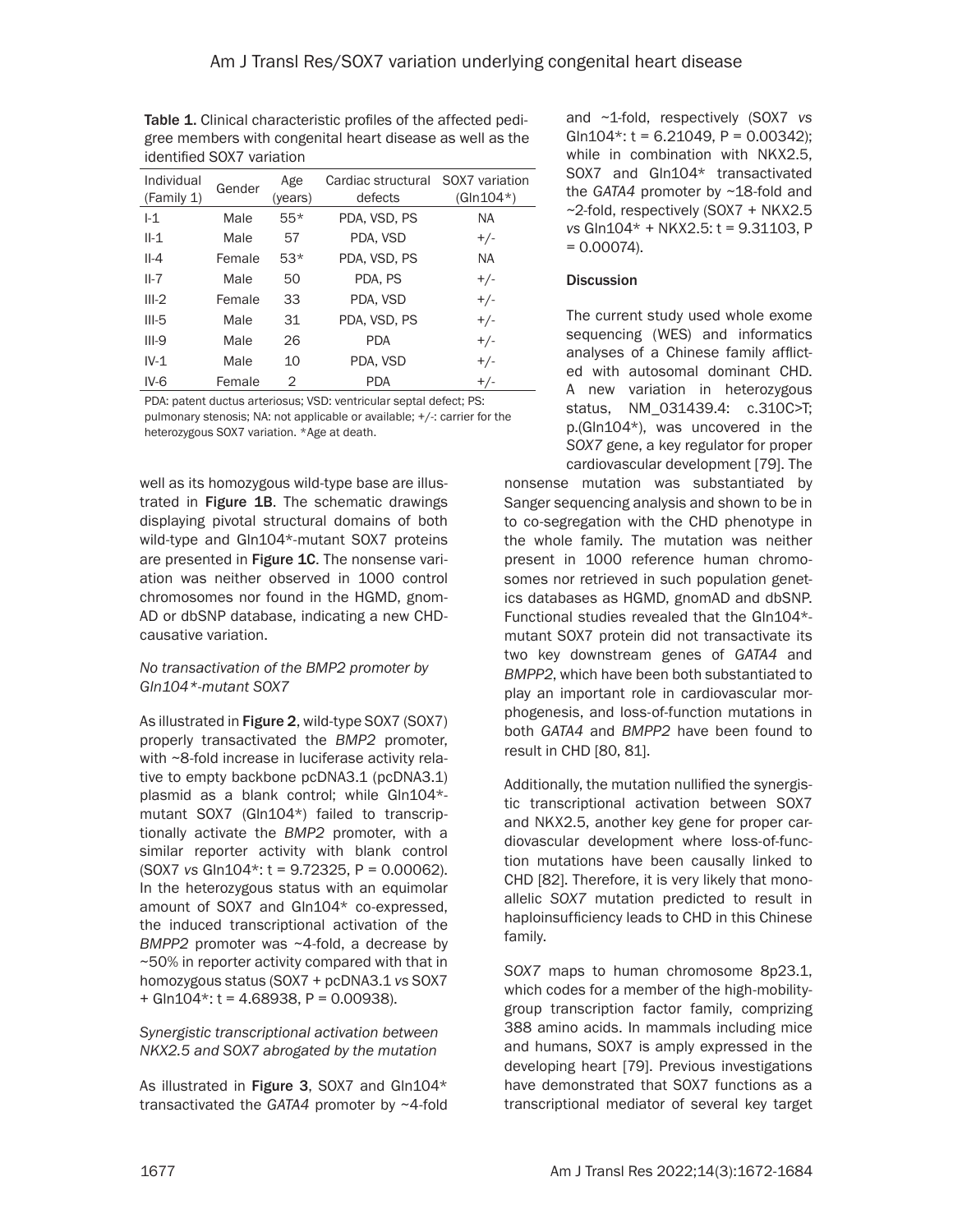| Chr            | Position (GRCh37) | Ref | Alt | Gene               | Variant                                  |
|----------------|-------------------|-----|-----|--------------------|------------------------------------------|
| $\mathbf{1}$   | 11,883,887        | G   | C   | CLCN <sub>6</sub>  | NM_001286.5: c.577G>C; p.(Gly193Arg)     |
| $\overline{2}$ | 77,746,721        | G   | Α   | LRRTM4             | NM_001134745.3: c.277G>A; p.(Asp93Asn)   |
| 3              | 114,057,953       |     | C   | ZBTB <sub>20</sub> | NM 001164342.2: c.1906T>C; p.(Cys636Arg) |
| 5              | 15,928,503        | G   |     | FBXL7              | NM_012304.5: c.632G>T; p.(Cys211Phe)     |
| 8              | 10,727,684        | C   |     | SOX7               | NM_031439.4: c.310C>T; p.(Gln104*)       |
| 12             | 65.460.453        | C   |     | WIF1               | NM_007191.5: c.698C>T; p.(Pro233Leu)     |
| 17             | 4,015,923         | A   |     | ZZEF1              | NM 015113.4: c.1046A>T; p.(Asn349IIe)    |
| 19             | 52,376,374        | G   |     | <b>ZNF577</b>      | NM_032679.3: c.869G>T; p.(Arg290lle)     |

Table 2. Nonsynonymous variants in candidate genes for familial congenital heart disease discovered by whole-exome sequencing and bioinformatic analyses

Chr: chromosome; Ref: reference; Alt: alteration.

Table 3. Primers used for amplification of the coding regions and splicing donors/acceptors of the SOX7 gene

|      | Coding exon Upstream (forward) primer $(5' \rightarrow 3')$ | Downstream (backward) primer $(5' \rightarrow 3')$ | Amplicon (bp) |
|------|-------------------------------------------------------------|----------------------------------------------------|---------------|
| 1    | GATAAATCAGGGGCCGGGTC                                        | GTTTCACTTTGGACCGCGCC                               | 567           |
| -2-a | GGGAAGAGGGTGCAAGAGAT                                        | CTACAGTGGAGAGGGCTTGG                               | 675           |
| -2-b | CCCACACCTCCTGAAATGTC                                        | GTGGGAGGAAAGCTGGTGTG                               | 660           |



Figure 2. Nullified transactivation function of Gln104\*-mutant SOX7. In cultured COS-7 cells transfected with eukaryotic expression plasmids, biologic analysis of transcriptional activation of the *BMP2* promoter-driven firefly luciferase reporter by wild-type SOX7 (SOX7) or Gln104\*-mutant SOX7 (Gln104\*), singly or together, revealed that SOX7 normally transactivated the promoter of the target gene *BMP2*, whereas Gln104\* failed to do so. Here unpaired Student's t test was used. \*\*Denotes P < 0.01, and \*denotes P < 0.001, when compared wto an equal amount of SOX7.

genes abundantly expressed in the developing heart, such as *BMP2*, *GATA4* and *GATA6* [79, 83], alone or synergistically with such transcriptionally cooperated partner as NKX2.5 [69], and pathogenic variations in the genes *NKX2.5*, *GATA4*, *GATA6* and *BMP2* have been

involved in the occurrence of CHD [80-82, 84]. In the present study, the nonsense variation was anticipated to create a truncating SOX7 protein with no transactivation domain as well as partial highmobility-group domain. Hence, the mutation was anticipated to abolish the transactivation function of SOX7, which was validated by reporter gene assays. Taken collectively, these findings support that SOX7 loss-of-function variation predisposes to CHD, probably by downregulating expression of downstream genes required for normal cardiovascular development.

Previous studies on experimental animal models have revealed that genetically compromised SOX7 leads to CHD.

In Xenopus, knockdown of either *Sox7* or *Sox18* led to partial inhibition of cardiogenesis, while knockdown of both *Sox7* and *Sox18* strongly inhibited cardiogenesis [85]. Moreover, *Sox7* RNA rescued the effects of the *Sox18* morpholino and vice versa, suggesting that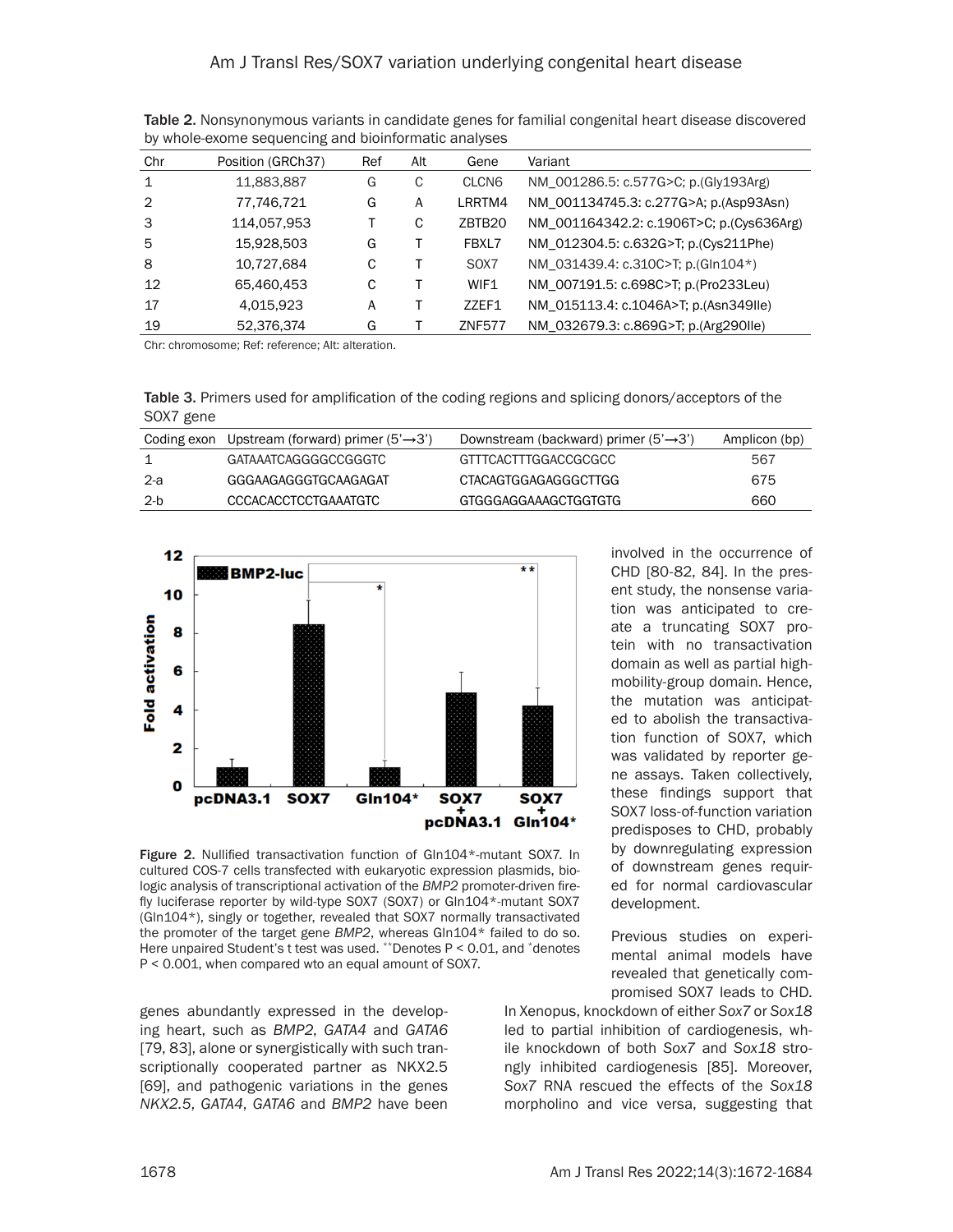

Figure 3. Synergistic transactivation between SOX7 and NKX2.5 abrogated by the variation. In transfected HeLa cells, measurement of activation of the *GATA4* promoter-driven firefly luciferase reporter by wild-type SOX7 (SOX7) or Gln104\*-mutant SOX7 (Gln104\*), alone or together with NKX2.5, unveiled that the synergistic transcriptional activation between NKX2.5 and SOX7 was disrupted by the Gln104\* mutation. Here unpaired Student's t test was used. \*\*Indicates P < 0.001, and \*indicates P < 0.005, in comparison to their wild-type counterparts.

the two proteins share redundant functions [85]. In mice, global knockout of *Sox7* caused embryonic death with developmentally retarded embryos characteristic of dilated pericardial sacs as well as failure of yolk sac remodeling, suggesting cardiovascular failure [86]. Similarly, endothelial-specific knockout of *Sox7* led to murine embryonic lethality with cardiovascular failure and severely impaired angiogenesis [79]. In addition, conditional endocardial *Sox7* deficiency in mice caused abnormal atrioventricular cushion formation and partial atrioventricular septal defect as well as defects in closure of the atrial septum and ventricular septum [79]. Furthermore, *Sox7* was demonstrated to modulate the endothelial to mesenchymal transition process by WNT4-BMP2 signaling, essential for proper atrioventricular cushion formation [79]. In humans, both microdeletions of 8p23.1 that contains *SOX7* and duplication of *SOX7* have been associated with congenital cardiac septal defects [79, 87, 88]. Besides, as another member of the SOX-F gene family (*SOX18*, *SOX17* and *SOX7*), *SOX17* loss-of-function mutations have been discovered to give rise to CHD [69, 89, 90]. These observational results together with the present research data highlight compelling evidence suggesting that haploinsufficiency of *SOX7* contributes to the occurrence of CHD in humans and animals.

#### **Conclusion**

In summary, the current investigation first indicates *SO-X7* as a causative gene of familial CHD, which sheds light on the novel molecular basis underlying CHD, and is instrumental to designing prevention and therapy for CHD.

#### Acknowledgements

This work was funded by grants from the Basic Research Project of Shanghai (grant number 20JC1418800), the Medicine Guided Program of Shanghai (grant number 194- 11971900) and the National

Natural Science Foundation of China (grant number 81641014).

#### Disclosure of conflict of interest

None.

Address correspondence to: Dr. Song Xue, Department of Cardiovascular Surgery, Renji Hospital, School of Medicine, Shanghai Jiao Tong University, 1630 Dongfang Road, Shanghai 200127, China. Tel: +86-021-68383647; E-mail: [xuesong789@sina.cn;](mailto:xuesong789@sina.cn) Dr. Yi-Qing Yang, Department of Cardiovascular Research Laboratory, Shanghai Fifth People's Hospital, Fudan University, 801 Heqing Road, Shanghai 200240, China. Tel: +86-021-24289657; E-mail: [dryyq@tongji.edu.cn](mailto:dryyq@tongji.edu.cn)

#### References

[1] Virani SS, Alonso A, Aparicio HJ, Benjamin EJ, Bittencourt MS, Callaway CW, Carson AP, Chamberlain AM, Cheng S, Delling FN, Elkind MSV, Evenson KR, Ferguson JF, Gupta DK, Khan SS, Kissela BM, Knutson KL, Lee CD, Lewis TT, Liu J, Loop MS, Lutsey PL, Ma J, Mackey J, Martin SS, Matchar DB, Mussolino ME, Navaneethan SD, Perak AM, Roth GA, Samad Z, Satou GM, Schroeder EB, Shah SH, Shay CM, Stokes A, Van Wagner LB, Wang NY and Tsao CW; American Heart Association Council on Epidemiology and Prevention Statistics Committee and Stroke Statistics Subcommittee. Heart disease and stroke statistics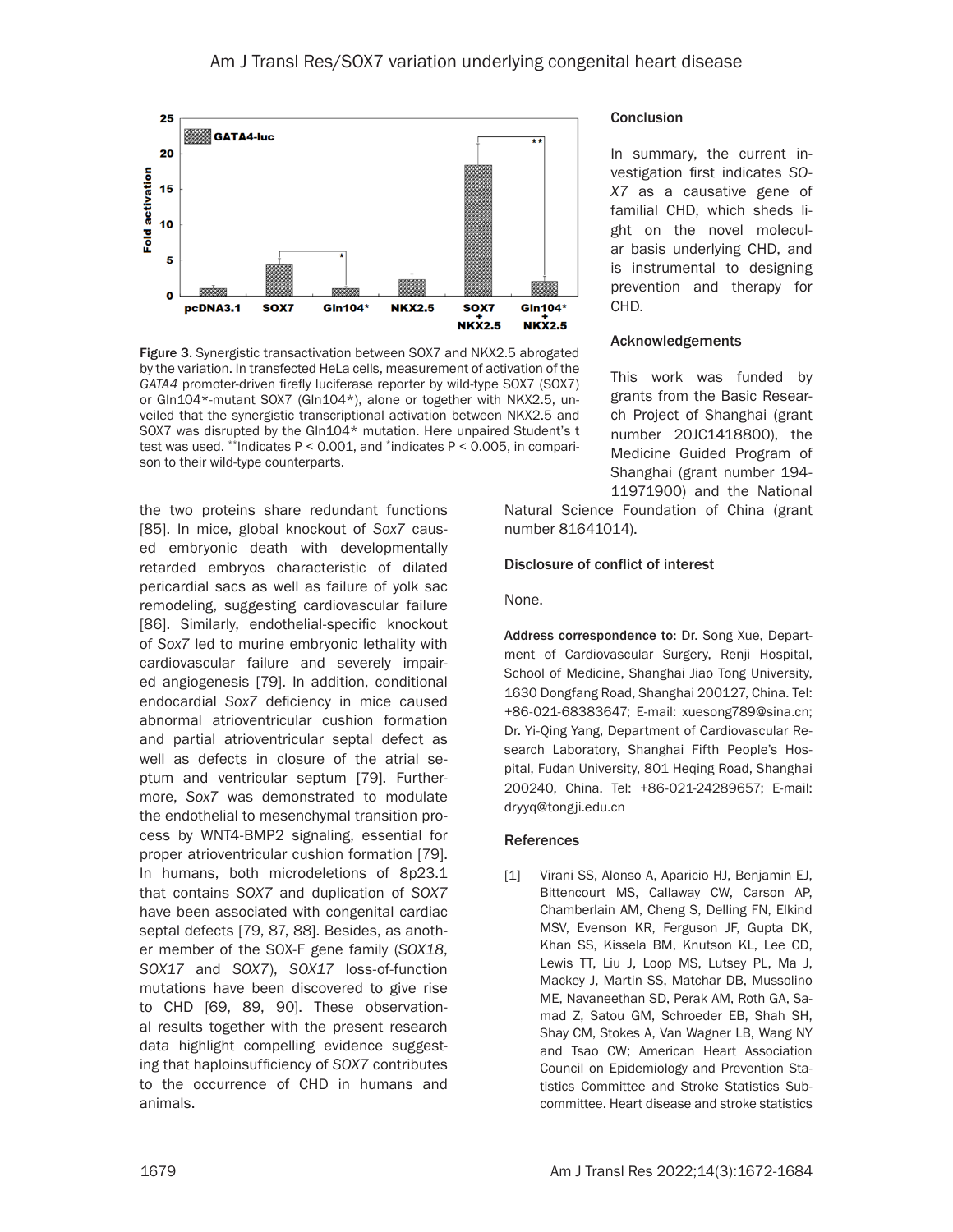- 2021 update: a report from the American Heart Association. Circulation 2021; 143: e254-e743.

- [2] Saliba A, Figueiredo ACV, Baroneza JE, Afiune JY, Pic-Taylor A, Oliveira SF and Mazzeu JF. Genetic and genomics in congenital heart disease: a clinical review. J Pediatr (Rio J) 2020; 96: 279-288.
- [3] Martin LJ and Benson DW. Focused strategies for defining the genetic architecture of congenital heart defects. Genes (Basel) 2021; 12: 827.
- [4] Virani SS, Alonso A, Benjamin EJ, Bittencourt MS, Callaway CW, Carson AP, Chamberlain AM, Chang AR, Cheng S, Delling FN, Djousse L, Elkind MSV, Ferguson JF, Fornage M, Khan SS, Kissela BM, Knutson KL, Kwan TW, Lackland DT, Lewis TT, Lichtman JH, Longenecker CT, Loop MS, Lutsey PL, Martin SS, Matsushita K, Moran AE, Mussolino ME, Perak AM, Rosamond WD, Roth GA, Sampson UKA, Satou GM, Schroeder EB, Shah SH, Shay CM, Spartano NL, Stokes A, Tirschwell DL, Van Wagner LB and Tsao CW; American Heart Association Council on Epidemiology and Prevention Statistics Committee and Stroke Statistics Subcommittee. Heart disease and stroke statistics - 2020 update: a report from the American Heart Association. Circulation 2020; 141: e139-e596.
- [5] Moons P, Luyckx K, Thomet C, Budts W, Enomoto J, Sluman MA, Lu CW, Jackson JL, Khairy P, Cook SC, Chidambarathanu S, Alday L, Eriksen K, Dellborg M, Berghammer M, Johansson B, Mackie AS, Menahem S, Caruana M, Veldtman G, Soufi A, Fernandes SM, White K, Callus E, Kutty S, Ombelet F, Apers S and Kovacs AH; APPROACH-IS Consortium and the International Society for Adult Congenital Heart Disease (ISACHD). Physical functioning, mental health, and quality of life in different congenital heart defects: comparative analysis in 3538 patients from 15 countries. Can J Cardiol 2021; 37: 215-223.
- [6] Truong TH, Kim NT, Nguyen MT, Do DL, Nguyen HT, Le TT and Le HA. Quality of life and health status of hospitalized adults with congenital heart disease in Vietnam: a cross-sectional study. BMC Cardiovasc Disord 2021; 21: 229.
- [7] Spiesshoefer J, Orwat S, Henke C, Kabitz HJ, Katsianos S, Borrelli C, Baumgartner H, Nofer JR, Spieker M, Bengel P, Giannoni A, Dreher M, Boentert M and Diller GP. Inspiratory muscle dysfunction and restrictive lung function impairment in congenital heart disease: association with immune inflammatory response and exercise intolerance. Int J Cardiol 2020; 318: 45-51.
- [8] Hayama Y, Ohuchi H, Negishi J, Iwasa T, Sakaguchi H, Miyazaki A, Tsuda E and Kurosaki K.

Effect of stiffened and dilated ascending aorta on aerobic exercise capacity in repaired patients with complex congenital heart disease. Am J Cardiol 2020; 129: 87-94.

- [9] Meyer M, Brudy L, García-Cuenllas L, Hager A, Ewert P, Oberhoffer R and Müller J. Current state of home-based exercise interventions in patients with congenital heart disease: a systematic review. Heart 2020; 106: 333-341.
- [10] Asschenfeldt B, Evald L, Heiberg J, Salvig C, Østergaard L, Dalby RB, Eskildsen SF and Hjortdal VE. Neuropsychological status and structural brain imaging in adults with simple congenital heart defects closed in childhood. J Am Heart Assoc 2020; 9: e015843.
- [11] Kessler N, Feldmann M, Schlosser L, Rometsch S, Brugger P, Kottke R, Knirsch W, Oxenius A, Greutmann M and Latal B. Structural brain abnormalities in adults with congenital heart disease: prevalence and association with estimated intelligence quotient. Int J Cardiol 2020; 306: 61-66.
- [12] Rettenmaier LA, Kirby PA, Reinking BE, Viaene AN and Hefti MM. Neuropathology of congenital heart disease in an inpatient autopsy cohort 2000-2017. J Am Heart Assoc 2020; 9: e013575.
- [13] Barkhuizen M, Abella R, Vles JSH, Zimmermann LJI, Gazzolo D and Gavilanes AWD. Antenatal and perioperative mechanisms of global neurological injury in congenital heart disease. Pediatr Cardiol 2021; 42: 1-18.
- [14] Pedersen MGB, Olsen MS, Schmidt M, Johnsen SP, Learn C, Laursen HB and Madsen NL. Ischemic stroke in adults with congenital heart disease: a population-based cohort study. J Am Heart Assoc 2019; 8: e011870.
- [15] Giang KW, Mandalenakis Z, Dellborg M, Lappas G, Eriksson P, Hansson PO and Rosengren A. Long-term risk of hemorrhagic stroke in young patients with congenital heart disease. Stroke 2018; 49: 1155-1162.
- [16] Kaemmerer H, Gorenflo M, Huscher D, Pittrow D, Apitz C, Baumgartner H, Berger F, Bruch L, Brunnemer E, Budts W, Claussen M, Coghlan G, Dähnert I, D'Alto M, Delcroix M, Distler O, Dittrich S, Dumitrescu D, Ewert R, Faehling M, Germund I, Ghofrani HA, Grohé C, Grossekreymborg K, Halank M, Hansmann G, Harzheim D, Nemes A, Havasi K, Held M, Hoeper MM, Hofbeck M, Hohenfrost-Schmidt W, Jurevičienė E, Gumbienè L, Kabitz HJ, Klose H, Köhler T, Konstantinides S, Köestenberger M, Kozlik-Feldmann R, Kramer HH, Kropf-Sanchen C, Lammers A, Lange T, Meyn P, Miera O, Milger-Kneidinger K, Neidenbach R, Neurohr C, Opitz C, Perings C, Remppis BA, Riemekasten G, Scelsi L, Scholtz W, Simkova I, Skowasch D, Skride A, Stähler G, Stiller B, Tsangaris I, Vizza CD, Vonk Noordegraaf A, Wilkens H, Wirtz H,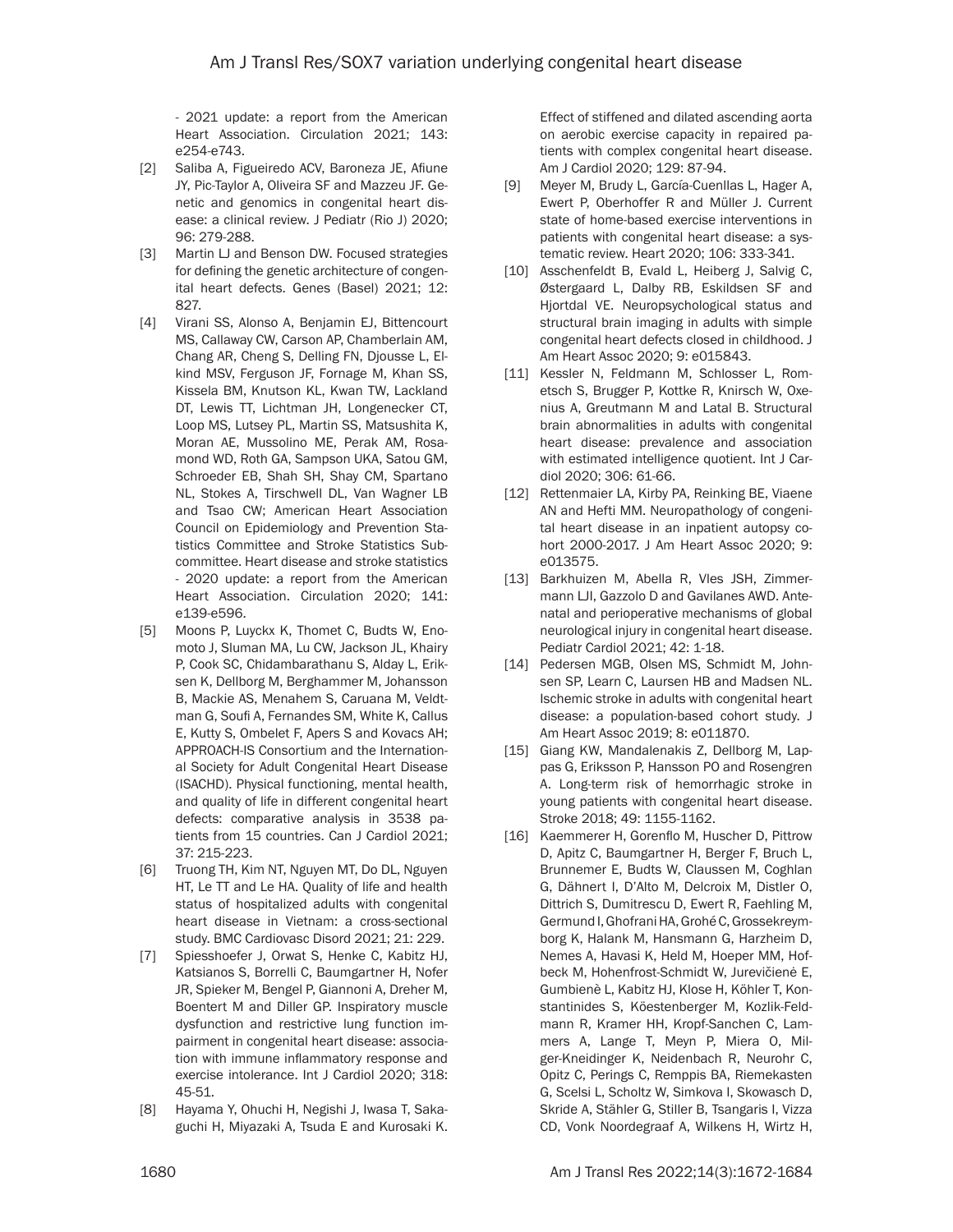Diller GP, Grünig E and Rosenkranz S. Pulmonary hypertension in adults with congenital heart disease: real-world data from the international COMPERA-CHD registry. J Clin Med 2020; 9: 1456.

- [17] Brida M, Nashat H and Gatzoulis MA. Pulmonary arterial hypertension: closing the gap in congenital heart disease. Curr Opin Pulm Med 2020; 26: 422-428.
- [18] Rosenzweig EB and Krishnan U. Congenital heart disease-associated pulmonary hypertension. Clin Chest Med 2021; 42: 9-18.
- [19] Scholes GB, Zannino D, Kausman JY and Cheung MMH. Altered in utero kidney development in newborns with congenital heart disease. Pediatr Res 2019; 85: 644-649.
- [20] Xie Y, Jiang W, Cao J and Xie H. Dexmedetomidine attenuates acute kidney injury in children undergoing congenital heart surgery with cardiopulmonary bypass by inhibiting the TLR3/ NF-kappaB signaling pathway. Am J Transl Res 2021; 13: 2763-2773.
- [21] Liu Y, Luo Q, Su Z, Xing J, Wu J, Xiang L, Huang Y, Pan H, Wu X, Zhang X, Li J, Yan F and Zhang H. Suppression of myocardial hypoxia-inducible factor-1alpha compromises metabolic adaptation and impairs cardiac function in patients with cyanotic congenital heart disease during puberty. Circulation 2021; 143: 2254- 2272.
- [22] He GW, Hou HT, Xuan C, Wang J, Liu LX, Zhang JF, Liu XC and Yang Q. Corrective surgery alters plasma protein profiling in congenital heart diseases and clinical perspectives. Am J Transl Res 2020; 12: 1319-1337.
- [23] Dong S, Wu L, Duan Y, Cui H, Chen K, Chen X, Sun Y, Du C, Ren J, Shu S, Yan X, Wan X, Song J and Yan J. Metabolic profile of heart tissue in cyanotic congenital heart disease. Am J Transl Res 2021; 13: 4224-4232.
- [24] Niwa K. Metabolic syndrome and coronary artery disease in adults with congenital heart disease. Cardiovasc Diagn Ther 2021; 11: 563-576.
- [25] Cahill TJ, Jewell PD, Denne L, Franklin RC, Frigiola A, Orchard E and Prendergast BD. Contemporary epidemiology of infective endocarditis in patients with congenital heart disease: a UK prospective study. Am Heart J 2019; 215: 70-77.
- [26] Bagge CN, Smit J, Madsen NL and Olsen M. Congenital heart disease and risk of central nervous system infections: a nationwide cohort study. Pediatr Cardiol 2020; 41: 869-876.
- [27] Menachem JN, Schlendorf KH, Mazurek JA, Bichell DP, Brinkley DM, Frischhertz BP, Mettler BA, Shah AS, Zalawadiya S, Book W and Lindenfeld J. Advanced heart failure in adults with congenital heart disease. JACC Heart Fail 2020; 8: 87-99.
- [28] Vaikunth SS and Lui GK. Heart failure with reduced and preserved ejection fraction in adult congenital heart disease. Heart Fail Rev 2020; 25: 569-581.
- [29] Zengin E, Sinning C, Blaum C, Blankenberg S, Rickers C, von Kodolitsch Y, Kirchhof P, Drury NE and Stoll VM. Heart failure in adults with congenital heart disease: a narrative review. Cardiovasc Diagn Ther 2021; 11: 529-537.
- [30] Casteigt B, Samuel M, Laplante L, Shohoudi A, Apers S, Kovacs AH, Luyckx K, Thomet C, Budts W, Enomoto J, Sluman MA, Lu CW, Jackson JL, Cook SC, Chidambarathanu S, Alday L, Eriksen K, Dellborg M, Berghammer M, Johansson B, Mackie AS, Menahem S, Caruana M, Veldtman G, Soufi A, Fernandes SM, White K, Callus E, Kutty S, Brouillette J, Moons P and Khairy P; of the APPROACH-IS Consortium and the International Society for Adult Congenital Heart Disease (ISACHD). Atrial arrhythmias and patientreported outcomes in adults with congenital heart disease: an international study. Heart Rhythm 2021; 18: 793-800.
- [31] Waldmann V, Amet D, Zhao A, Ladouceur M, Otmani A, Karsenty C, Maltret A, Soulat G, Mousseaux E, Lavergne T, Jouven X, Iserin L and Marijon E. Catheter ablation of intra-atrial reentrant/focal atrial tachycardia in adult congenital heart disease: value of final programmed atrial stimulation. Heart Rhythm 2020; 17: 1953-1959.
- [32] Moore JP, Gallotti RG, Chiriac A, McLeod CJ, Stephenson EA, Maghrabi K, Fish FA, Kilinc OU, Bradley D, Krause U, Balaji S and Shannon KM. Catheter ablation of supraventricular tachycardia after tricuspid valve surgery in patients with congenital heart disease: a multicenter comparative study. Heart Rhythm 2020; 17: 58-65.
- [33] Sakhi R, Kauling RM, Theuns DA, Szili-Torok T, Bhagwandien RE, van den Bosch AE, Cuypers JAAE, Roos-Hesselink JW and Yap SC. Early detection of ventricular arrhythmias in adults with congenital heart disease using an insertable cardiac monitor (EDVA-CHD study). Int J Cardiol 2020; 305: 63-69.
- [34] Sathananthan G, Harris L and Nair K. Ventricular arrhythmias in adult congenital heart disease: mechanisms, diagnosis, and clinical aspects. Card Electrophysiol Clin 2017; 9: 213-223.
- [35] Khairy P. Ventricular arrhythmias and sudden cardiac death in adults with congenital heart disease. Heart 2016; 102: 1703-1709.
- [36] Vehmeijer JT, Koyak Z, Leerink JM, Zwinderman AH, Harris L, Peinado R, Oechslin EN, Robbers-Visser D, Groenink M, Boekholdt SM, de Winter RJ, Oliver JM, Bouma BJ, Budts W, Van Gelder IC, Mulder BJM and de Groot JR. Identification of patients at risk of sudden car-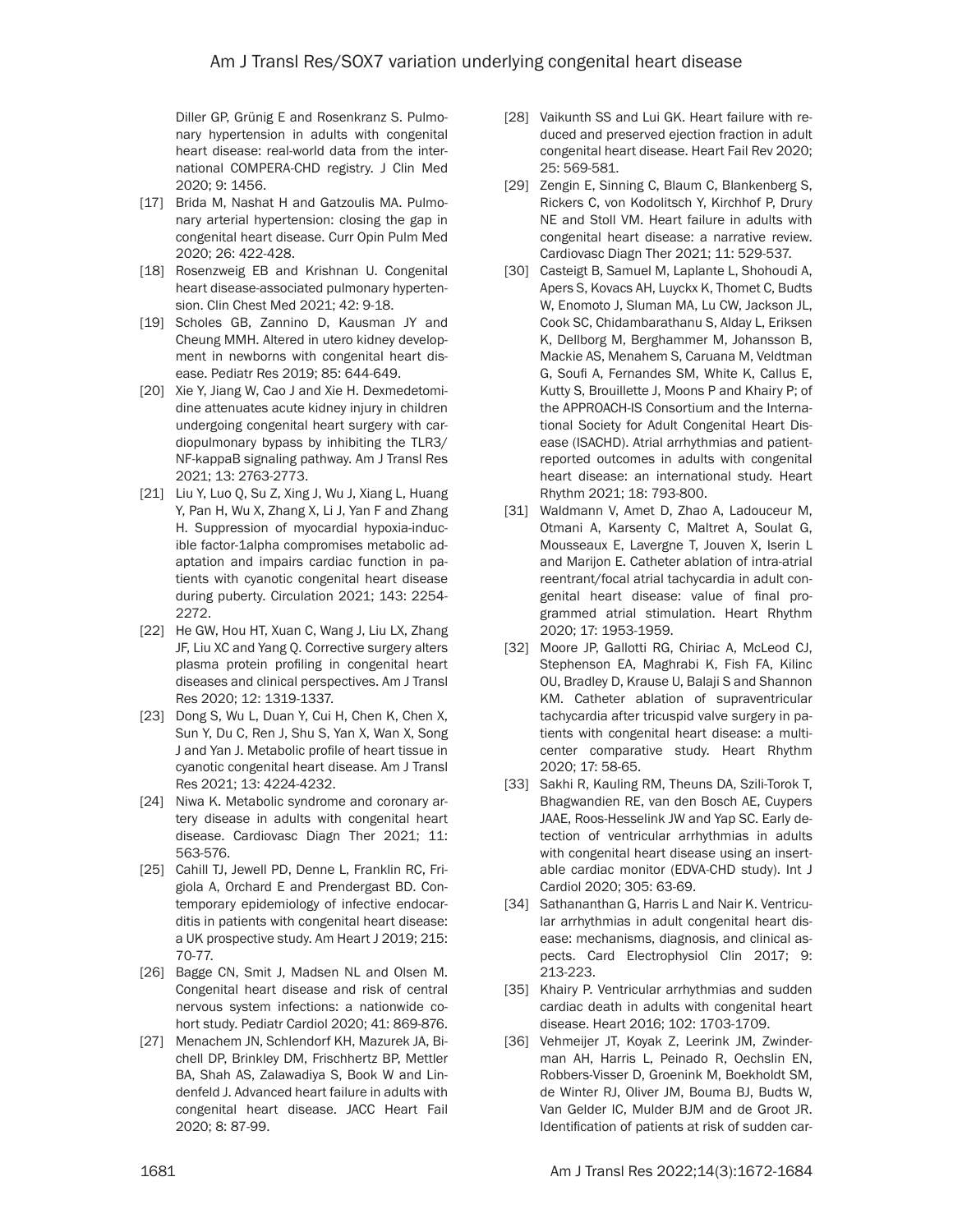diac death in congenital heart disease: the prospective study on implantable cardioverter defibrillator therapy and sudden cardiac death in adults with congenital heart disease (PRE-VENTION-ACHD). Heart Rhythm 2021; 18: 785-792.

- [37] Mishra V, Zaidi S, Axiaq A and Harky A. Sudden cardiac death in children with congenital heart disease: a critical review of the literature. Cardiol Young 2020; 30: 1559-1565.
- [38] Lopez KN, Morris SA, Sexson Tejtel SK, Espaillat A and Salemi JL. US mortality attributable to congenital heart disease across the lifespan from 1999 through 2017 exposes persistent racial/ethnic disparities. Circulation 2020; 142: 1132-1147.
- [39] Kalisch-Smith JI, Ved N and Sparrow DB. Environmental risk factors for congenital heart disease. Cold Spring Harb Perspect Biol 2020; 12: a037234.
- [40] Patel SS and Burns TL. Nongenetic risk factors and congenital heart defects. Pediatr Cardiol 2013; 34: 1535-1555.
- [41] Peng J, Meng Z, Zhou S, Zhou Y, Wu Y, Wang Q, Wang J and Sun K. The non-genetic paternal factors for congenital heart defects: a systematic review and meta-analysis. Clin Cardiol 2019; 42: 684-691.
- [42] Pierpont ME, Brueckner M, Chung WK, Garg V, Lacro RV, McGuire AL, Mital S, Priest JR, Pu WT, Roberts A, Ware SM, Gelb BD and Russell MW; American Heart Association Council on Cardiovascular Disease in the Young; Council on Cardiovascular and Stroke Nursing; and Council on Genomic and Precision Medicine. Genetic basis for congenital heart disease: revisited: a scientific statement from the American Heart Association. Circulation 2018; 138: e653-e711.
- [43] Zaidi S and Brueckner M. Genetics and genomics of congenital heart disease. Circ Res 2017; 120: 923-940.
- [44] Liu X, Chen W, Li W, Priest JR, Fu Y, Pang K, Ma B, Han B, Liu X, Hu S and Zhou Z. Exome-based case-control analysis highlights the pathogenic role of ciliary genes in transposition of the great arteries. Circ Res 2020; 126: 811-821.
- [45] Palencia-Campos A, Aoto PC, Machal EMF, Rivera-Barahona A, Soto-Bielicka P, Bertinetti D, Baker B, Vu L, Piceci-Sparascio F, Torrente I, Boudin E, Peeters S, Van Hul W, Huber C, Bonneau D, Hildebrand MS, Coleman M, Bahlo M, Bennett MF, Schneider AL, Scheffer IE, Kibæk M, Kristiansen BS, Issa MY, Mehrez MI, Ismail S, Tenorio J, Li G, Skålhegg BS, Otaify GA, Temtamy S, Aglan M, Jønch AE, De Luca A, Mortier G, Cormier-Daire V, Ziegler A, Wallis M, Lapunzina P, Herberg FW, Taylor SS and Ruiz-Perez VL. Germline and mosaic variants in PRKACA and PRKACB cause a multiple congenital mal-

formation syndrome. Am J Hum Genet 2020; 107: 977-988.

- [46] Alzahrani F, Kuwahara H, Long Y, Al-Owain M, Tohary M, AlSayed M, Mahnashi M, Fathi L, Alnemer M, Al-Hamed MH, Lemire G, Boycott KM, Hashem M, Han W, Al-Maawali A, Al Mahrizi F, Al-Thihli K, Gao X and Alkuraya FS. Recessive, deleterious variants in SMG8 expand the role of nonsense-mediated decay in developmental disorders in humans. Am J Hum Genet 2020; 107: 1178-1185.
- [47] Izarzugaza JMG, Ellesøe SG, Doganli C, Ehlers NS, Dalgaard MD, Audain E, Dombrowsky G, Banasik K, Sifrim A, Wilsdon A, Thienpont B, Breckpot J, Gewillig M; Competence Network for Congenital Heart Defects, Germany, Brook JD, Hitz MP, Larsen LA and Brunak S. Systems genetics analysis identifies calcium-signaling defects as novel cause of congenital heart disease. Genome Med 2020; 12: 76.
- [48] Hsieh A, Morton SU, Willcox JAL, Gorham JM, Tai AC, Qi H, DePalma S, McKean D, Griffin E, Manheimer KB, Bernstein D, Kim RW, Newburger JW, Porter GA Jr, Srivastava D, Tristani-Firouzi M, Brueckner M, Lifton RP, Goldmuntz E, Gelb BD, Chung WK, Seidman CE, Seidman JG and Shen Y. EM-mosaic detects mosaic point mutations that contribute to congenital heart disease. Genome Med 2020; 12: 42.
- [49] Sevim Bayrak C, Zhang P, Tristani-Firouzi M, Gelb BD and Itan Y. De novo variants in exomes of congenital heart disease patients identify risk genes and pathways. Genome Med 2020;  $12.9$
- [50] Morton SU, Agarwal R, Madden JA, Genetti CA, Brownstein CA, López-Giráldez F, Choi J, Seidman CE, Seidman JG, Lyon GJ and Agrawal PB. Congenital heart defects due to TAF1 missense variants. Circ Genom Precis Med 2020; 13: e002843.
- [51] Boskovski MT, Homsy J, Nathan M, Sleeper LA, Morton S, Manheimer KB, Tai A, Gorham J, Lewis M, Swartz M, Alfieris GM, Bacha EA, Karimi M, Meyer D, Nguyen K, Bernstein D, Romano-Adesman A, Porter GA Jr, Goldmuntz E, Chung WK, Srivastava D, Kaltman JR, Tristani-Firouzi M, Lifton R, Roberts AE, Gaynor JW, Gelb BD, Kim R, Seidman JG, Brueckner M, Mayer JE Jr, Newburger JW and Seidman CE. De novo damaging variants, clinical phenotypes, and post-operative outcomes in congenital heart disease. Circ Genom Precis Med 2020; 13: e002836.
- [52] Zhou S, Wang Q, Meng Z, Peng J, Zhou Y, Song W, Wang J, Chen S and Sun K. Mutations in fibroblast growth factor (FGF8) and FGF10 identified in patients with conotruncal defects. J Transl Med 2020; 18: 283.
- [53] Alharatani R, Ververi A, Beleza-Meireles A, Ji W, Mis E, Patterson QT, Griffin JN, Bhujel N, Chang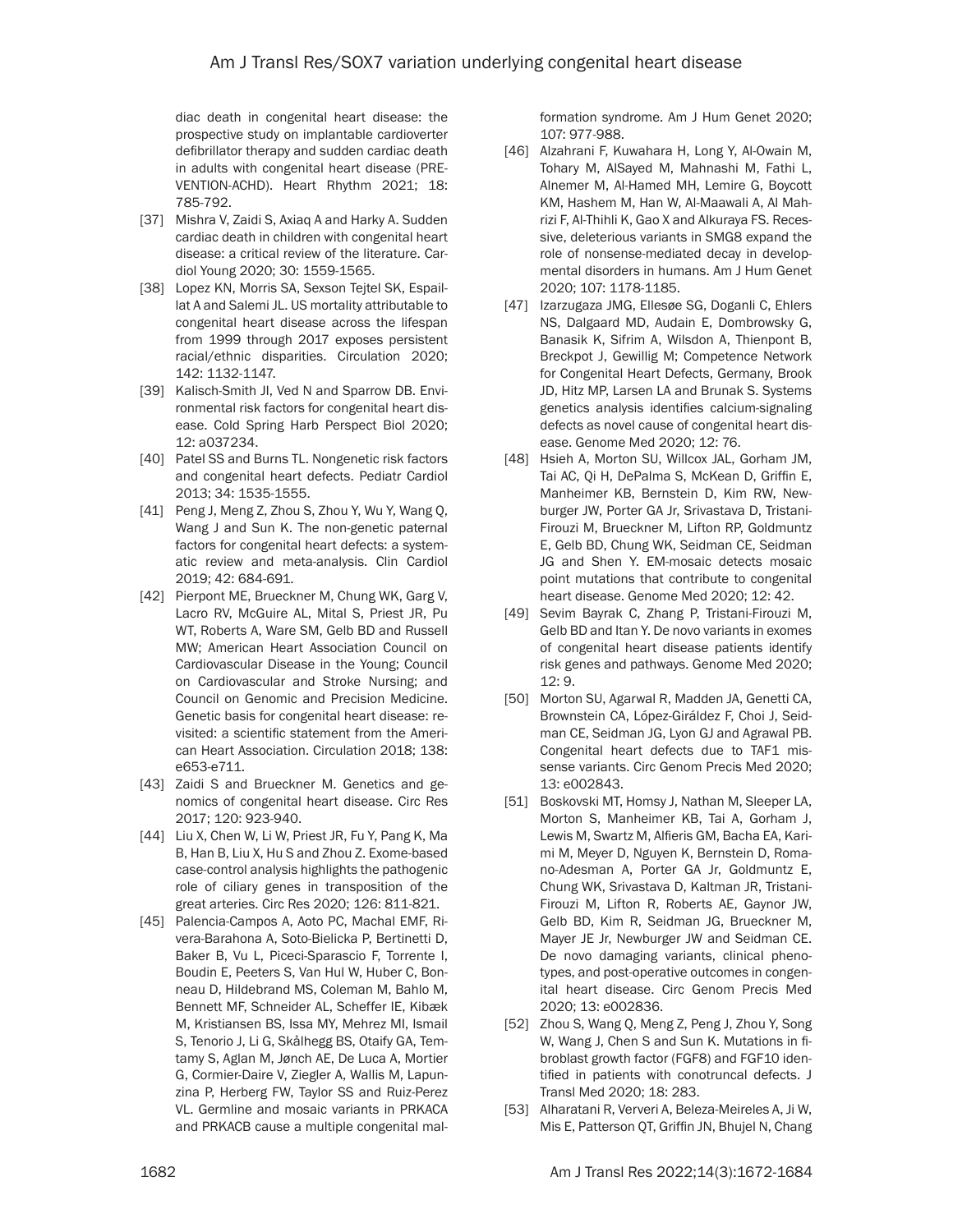CA, Dixit A, Konstantino M, Healy C, Hannan S, Neo N, Cash A, Li D, Bhoj E, Zackai EH, Cleaver R, Baralle D, McEntagart M, Newbury-Ecob R, Scott R, Hurst JA, Au PYB, Hosey MT, Khokha M, Marciano DK, Lakhani SA and Liu KJ. Novel truncating mutations in CTNND1 cause a dominant craniofacial and cardiac syndrome. Hum Mol Genet 2020; 29: 1900-1921.

- [54] Alankarage D, Szot JO, Pachter N, Slavotinek A, Selleri L, Shieh JT, Winlaw D, Giannoulatou E, Chapman G and Dunwoodie SL. Functional characterization of a novel PBX1 de novo missense variant identified in a patient with syndromic congenital heart disease. Hum Mol Genet 2020; 29: 1068-1082.
- [55] Chapman G, Moreau JLM, I P E, Szot JO, Iyer KR, Shi H, Yam MX, O'Reilly VC, Enriquez A, Greasby JA, Alankarage D, Martin EMMA, Hanna BC, Edwards M, Monger S, Blue GM, Winlaw DS, Ritchie HE, Grieve SM, Giannoulatou E, Sparrow DB and Dunwoodie SL. Functional genomics and gene-environment interaction highlight the complexity of congenital heart disease caused by Notch pathway variants. Hum Mol Genet 2020; 29: 566-579.
- [56] Liu H, Giguet-Valard AG, Simonet T, Szenker-Ravi E, Lambert L, Vincent-Delorme C, Scheidecker S, Fradin M, Morice-Picard F, Naudion S, Ciorna-Monferrato V, Colin E, Fellmann F, Blesson S, Jouk PS, Francannet C, Petit F, Moutton S, Lehalle D, Chassaing N, El Zein L, Bazin A, Bénéteau C, Attié-Bitach T, Hanu SM, Brechard MP, Chiesa J, Pasquier L, Rooryck-Thambo C, Van Maldergem L, Cabrol C, El Chehadeh S, Vasiljevic A, Isidor B, Abel C, Thevenon J, Di Filippo S, Vigouroux-Castera A, Attia J, Quelin C, Odent S, Piard J, Giuliano F, Putoux A, Khau Van Kien P, Yardin C, Touraine R, Reversade B and Bouvagnet P. Next-generation sequencing in a series of 80 fetuses with complex cardiac malformations and/or heterotaxy. Hum Mutat 2020; 41: 2167-2178.
- [57] Al-Hamed MH, Alsahan N, Tulbah M, Kurdi W, Ali W, Sayer JA and Imtiaz F. Fetal anomalies associated with novel pathogenic variants in TMEM94. Genes (Basel) 2020; 11: 967.
- [58] Alanzi T, Alhashem A, Dagriri K, Alzahrani F and Alkuraya FS. A de novo splicing variant supports the candidacy of TLL1 in ASD pathogenesis. Eur J Hum Genet 2020; 28: 525-528.
- [59] Maran S, Ee R, Faten SA, Sy Bing C, Khaw KY, Erin Lim SH, Lai KS, Wan Ibrahim WP, Mohd Zain MR, Chan KG, Gan SH and Tan HL. Mutations in the tail domain of MYH3 contributes to atrial septal defect. PLoS One 2020; 15: e0230982.
- [60] Debiec R, Hamby SE, Jones PD, Coolman S, Asiani M, Kharodia S, Skinner GJ, Samani NJ, Webb TR and Bolger A. Novel loss of function mutation in NOTCH1 in a family with bicuspid

aortic valve, ventricular septal defect, thoracic aortic aneurysm, and aortic valve stenosis. Mol Genet Genomic Med 2020; 8: e1437.

- [61] Wang Y, Jiang T, Tang P, Wu Y, Jiang Z, Dai J, Gu Y, Xu J, Da M, Ma H, Jin G, Mo X, Li Q, Wang X and Hu Z. Family-based whole-genome sequencing identifies compound heterozygous protein-coding and noncoding mutations in tetralogy of Fallot. Gene 2020; 741: 144555.
- [62] Zhang Y, Sun YM, Xu YJ, Zhao CM, Yuan F, Guo XJ, Guo YH, Yang CX, Gu JN, Qiao Q, Wang J and Yang YQ. A new TBX5 loss-of-function mutation contributes to congenital heart defect and atrioventricular block. Int Heart J 2020; 61: 761-768.
- [63] Jiang WF, Xu YJ, Zhao CM, Wang XH, Qiu XB, Liu X, Wu SH and Yang YQ. A novel TBX5 mutation predisposes to familial cardiac septal defects and atrial fibrillation as well as bicuspid aortic valve. Genet Mol Biol 2020; 43: e20200142.
- [64] Kalayinia S, Maleki M, Mahdavi M and Mahdieh N. A novel de novo dominant mutation of NOTCH1 gene in an Iranian family with nonsyndromic congenital heart disease. J Clin Lab Anal 2020; 34: e23147.
- [65] Ekure EN, Adeyemo A, Liu H, Sokunbi O, Kalu N, Martinez AF, Owosela B, Tekendo-Ngongang C, Addissie YA, Olusegun-Joseph A, Ikebudu D, Berger SI, Muenke M, Han Z and Kruszka P. Exome sequencing and congenital heart disease in sub-Saharan Africa. Circ Genom Precis Med 2021; 14: e003108.
- [66] Li Y, Fang M, Yang J, Yu C, Kuang J, Sun T and Fan R. Analysis of the contribution of 129 candidate genes to thoracic aortic aneurysm or dissection of a mixed cohort of sporadic and familial cases in South China. Am J Transl Res 2021; 13: 4281-4295.
- [67] Fu F, Li R, Lei TY, Wang D, Yang X, Han J, Pan M, Zhen L, Li J, Li FT, Jing XY, Li DZ and Liao C. Compound heterozygous mutation of the ASXL3 gene causes autosomal recessive congenital heart disease. Hum Genet 2021; 140: 333-348.
- [68] Massadeh S, Albeladi M, Albesher N, Alhabshan F, Kampe KD, Chaikhouni F, Kabbani MS, Beetz C and Alaamery M. Novel autosomal recessive splice-altering variant in PRKD1 is associated with congenital heart disease. Genes (Basel) 2021; 12: 612.
- [69] Zhao L, Jiang WF, Yang CX, Qiao Q, Xu YJ, Shi HY, Qiu XB, Wu SH and Yang YQ. SOX17 loss-offunction variation underlying familial congenital heart disease. Eur J Med Genet 2021; 64: 104211.
- [70] Basel-Salmon L, Ruhrman-Shahar N, Barel O, Hagari O, Marek-Yagel D, Azulai N, Bazak L, Svirsky R, Reznik-Wolf H, Lidzbarsky GA and Shohat M. Biallelic variants in ETV2 in a family with congenital heart defects, vertebral abnor-